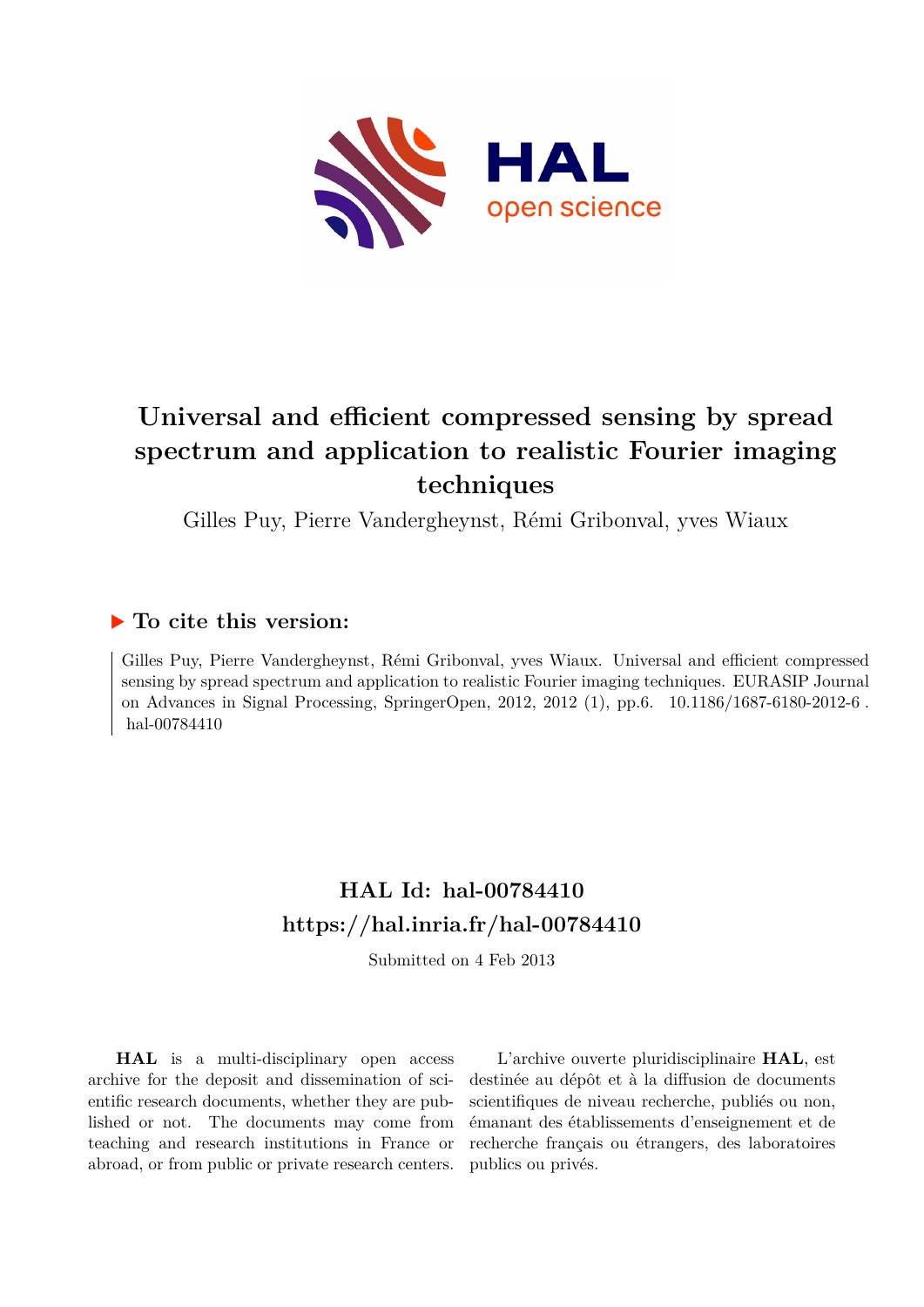**RESEARCH CONSTRUCTION CONSTRUCTS** 

# Universal and efficient compressed sensing by spread spectrum and application to realistic Fourier imaging techniques

Gilles Puy<sup>1,2\*</sup>, Pierre Vandergheynst<sup>1</sup>, Rémi Gribonval<sup>3</sup> and Yves Wiaux<sup>1,4,5</sup>

#### Abstract

We advocate a compressed sensing strategy that consists of multiplying the signal of interest by a wide bandwidth modulation before projection onto randomly selected vectors of an orthonormal basis. First, in a digital setting with random modulation, considering a whole class of sensing bases including the Fourier basis, we prove that the technique is universal in the sense that the required number of measurements for accurate recovery is optimal and independent of the sparsity basis. This universality stems from a drastic decrease of coherence between the sparsity and the sensing bases, which for a Fourier sensing basis relates to a spread of the original signal spectrum by the modulation (hence the name "spread spectrum"). The approach is also efficient as sensing matrices with fast matrix multiplication algorithms can be used, in particular in the case of Fourier measurements. Second, these results are confirmed by a numerical analysis of the phase transition of the  $\ell_1$ -minimization problem. Finally, we show that the spread spectrum technique remains effective in an analog setting with chirp modulation for application to realistic Fourier imaging. We illustrate these findings in the context of radio interferometry and magnetic resonance imaging.

#### 1 Introduction

In this section we concisely recall some basics of compressed sensing, emphasizing on the role of mutual coherence between the sparsity and sensing bases. We discuss the interest of improving the standard acquisition strategy in the context of Fourier imaging techniques such as radio interferometry and magnetic resonance imaging (MRI). Finally we highlight the main contributions of our study advocating a universal and efficient compressed sensing strategy coined spread spectrum, and describe the organization of this article.

#### 1.1 Compressed sensing basics

Compressed sensing is a recent theory aiming at merging data acquisition and compression [[1](#page-12-0)-[7\]](#page-12-0). It predicts that sparse or compressible signals can be recovered from a small number of linear and non-adaptative measurements. In this context, Gaussian and Bernouilli random matrices, respectively with independent standard normal and ± 1 entries, have encountered a particular interest as they provide optimal conditions in terms of the number of measurements needed to recover sparse signals [[3-5](#page-12-0)]. However, the use of these matrices for real-world applications is limited for several reasons: no fast matrix multiplication algorithm is available, huge memory requirements for large scale problems, difficult implementation on hardware, etc. Let us consider ssparse digital signals  $x \in \mathbb{C}^N$  in an orthonormal basis  $\psi$ =  $(\psi_1,...,\psi_N) \in \mathbb{C}^{N \times N}$ . The decomposition of x in this basis is denoted  $\boldsymbol{\alpha} = (\alpha_i)_{1 \leq i \leq N} \in \mathbb{C}^N$ ,  $\boldsymbol{\alpha} = \boldsymbol{\Psi}^* \boldsymbol{x}$  ( $\cdot^*$  denotes the conjugate transpose), and contains s non-zero entries. The original signal  $x$  is then probed by projection onto *m* randomly selected vectors of another orthonormal basis  $\varphi = (\varphi_1,...,\varphi_N) \in \mathbb{C}^{N \times N}$ . The indices  $\Omega$  =  $\{l_1,...,l_m\}$  of the selected vectors are chosen independently and uniformly at random from {1,...,N}. We denote  $\Phi_{\Omega}^*$  the  $m \times N$  matrix made of the selected rows of  $\varphi^*$ . The measurement vector  $y \in \mathbb{C}^m$  thus reads as

 $\gamma = A_{\Omega} \alpha$  with  $A_{\Omega} = \Phi_{\Omega}^* \Psi \in \mathbb{C}^{m \times N}$ . (1)

<sup>1</sup>Institute of Electrical Engineering, Ecole Polytechnique Fédérale de Lausanne (EPFL), CH-1015 Lausanne, Switzerland

Full list of author information is available at the end of the article



© 2012 Puy et al; licensee Springer. This is an Open Access article distributed under the terms of the Creative Commons Attribution License [\(http://creativecommons.org/licenses/by/2.0](http://creativecommons.org/licenses/by/2.0)), which permits unrestricted use, distribution, and reproduction in any medium, provided the original work is properly cited.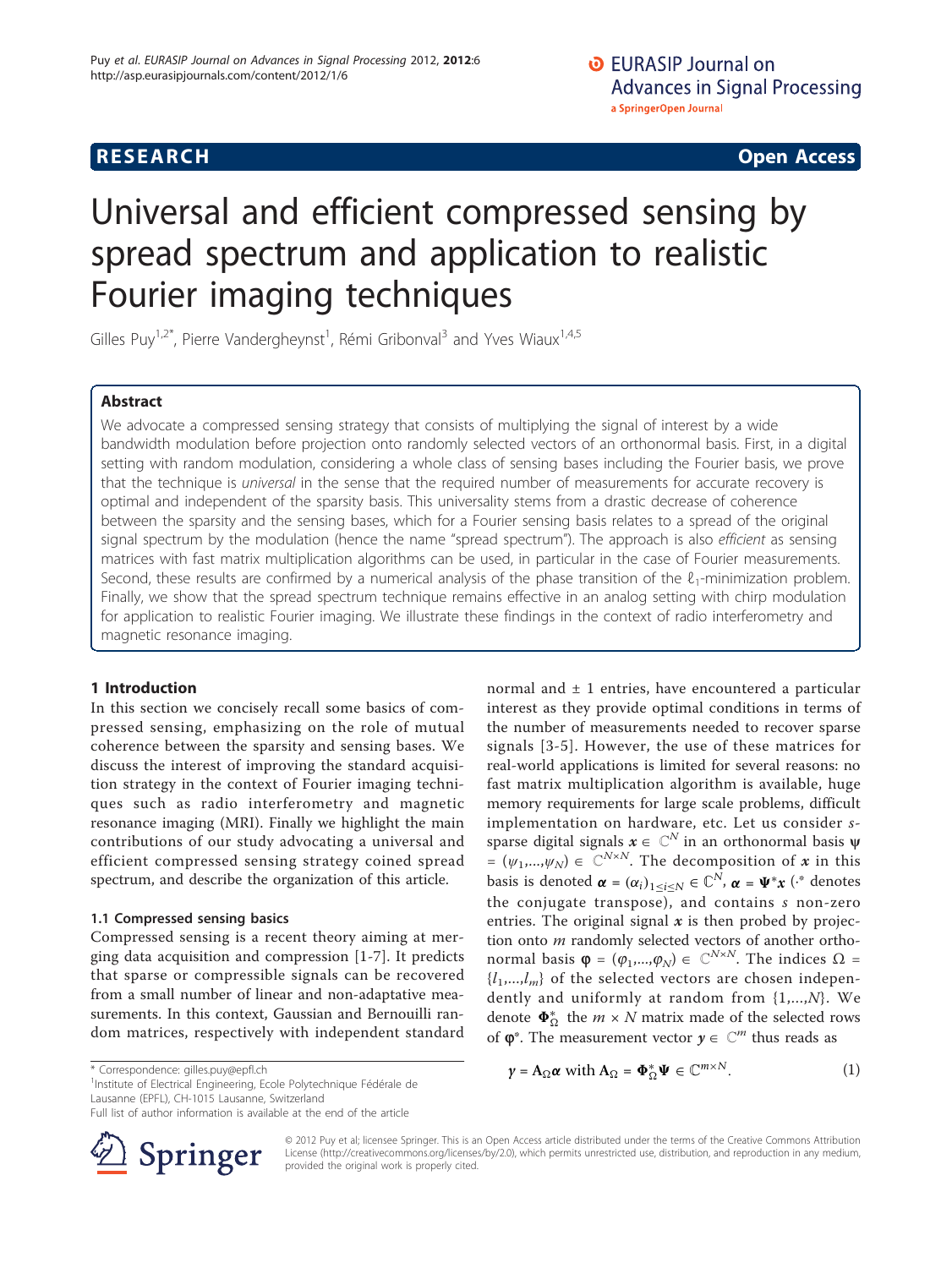<span id="page-2-0"></span>Table 1 Influence of a chirp modulation on  $N_w \mu_w^2$ 

| <b>Sparsity basis</b>             | <b>Dirac</b> | <b>Fourier</b>       |
|-----------------------------------|--------------|----------------------|
| $N_w \mu_w^2$ at $\bar{w} = 0$    | 1.00         | $1.02 \times 10^{3}$ |
| $N_w \mu_w^2$ at $\bar{w}$ = 0.10 | 2.58         | $1.54 \times 10^{1}$ |
| $N_w \mu_w^2$ at $\bar{w}$ = 0.25 | 3.15         | 6.95                 |
| $N_w \mu_w^2$ at $\bar{w}$ = 0.50 | 3.46         | 413                  |

We also denote  $A = \varphi^* \psi \in \mathbb{C}^{N \times N}$ . Finally we aim at recovering  $\alpha$  by solving the  $\ell_1$ -minimization problem

$$
\boldsymbol{\alpha}^* = \arg\min_{\boldsymbol{\alpha} \in \mathbb{C}^N} \parallel \boldsymbol{\alpha} \parallel_1 \text{ subject to } \boldsymbol{\gamma} = \mathbf{A}_{\Omega} \boldsymbol{\alpha}, \tag{2}
$$

where  $\left\Vert \boldsymbol{\alpha}\right\Vert _{1}=\sum_{i=1}^{N}$  $\prod_{i=1}^{\infty} |\alpha_i|$  (|·| denotes the complex magnitude). The reconstructed signal  $x^*$  satisfies  $x^* = \psi \alpha^*$ .

The theory of compressed sensing already demonstrates that a small number  $m \ll N$  of random measurements are sufficient for an accurate and stable reconstruction of  $x$  [\[6](#page-12-0),[7\]](#page-12-0). However, the recovery conditions depend on the mutual coherence  $\mu$  between  $\varphi$  and ψ. This value is a similarity measure between the sensing and sparsity bases. It is defined as  $\mu = \max_{1 \le i,j \le N}$  $|\langle \varphi_i, \psi_j \rangle|$  and satisfies  $N^{-1/2} \leq \mu \leq 1$ . The performance is optimal when the bases are perfectly incoherent, i.e.,  $\mu$  =  $N^{1/2}$ , and unavoidably decreases when  $\mu$  increases.

#### 1.2 Fourier imaging applications and mutual coherence

The dependence of performance on the mutual coherence  $\mu$  is a key concept in compressed sensing. It has significant implications for Fourier imaging applications, in particular radio interferometry or MRI, where signals are probed in the orthonormal Fourier basis. In radio interferometry, one of the main challenges is to reconstruct accurately the original signal from a limited number of accessible measurements [[8-12\]](#page-12-0). In MRI, accelerating the acquisition process by reducing the number of measurements is of huge interest in, for example, static and dynamic imaging [[13-17\]](#page-12-0), parallel MRI [[18-20\]](#page-12-0), or MR spectroscopic imaging [\[21](#page-12-0)-[23\]](#page-12-0). The theory of compressed sensing shows that Fourier acquisition is the best sampling strategy when signals are sparse in the Dirac basis. The sensing system is indeed optimally incoherent. Unfortunately, natural signals are usually rather sparse in multi-scale bases, e.g., wavelet bases, which are coherent with the Fourier basis. Many measurements are thus needed to reconstruct accurately the original signal. In the perspective of accessing better performance, sampling strategies that improve the incoherence of the sensing scheme should be considered.

#### 1.3 Main contributions and organization

In the present study, we advocate a compressed sensing strategy coined spread spectrum that consists of a wide bandwidth pre-modulation of the signal  $x$  before projection onto randomly selected vectors of an orthonormal basis. In the particular case of Fourier measurements, the pre-modulation amounts to a convolution in the Fourier domain which spreads the power spectrum of the original signal  $x$  (hence the name "spread spectrum"), while preserving its norm. Equivalently, this spread spectrum phenomenon acts on each sparsity basis vector describing  $x$  so that information of each of them is accessible whatever the Fourier coefficient selected. This effect implies a decrease of coherence between the sparsity and sensing bases and enables an enhancement of the reconstruction quality.

In Section 2, we study the spread spectrum technique in a digital setting for arbitrary pairs of sensing and sparsity bases  $(\varphi, \psi)$ . We consider a digital pre-modulation **c** =  $(c_l)_{1 \le l \le N} \in \mathbb{C}^N$  with  $|c_l| = 1$  and random phases identifying a random Rademacher or Steinhaus sequence. We show that the recovery conditions do not depend anymore on the coherence of the system but on a new parameter  $\beta$  ( $\varphi$ ,  $\psi$ ) called *modulus-coherence* and defined as

$$
\beta(\mathbf{\Phi}, \mathbf{\Psi}) = \max_{1 \le i,j \le N} \sqrt{\sum_{k=1}^{N} |\phi_{ki}^* \psi_{kj}|^2},
$$
\n(3)

where  $\varphi_{ki}$  and  $\psi_{ki}$  are respectively the kth entries of the vectors  $\varphi_i$  and  $\psi_j$ . We then show that this parameter reaches its optimal value  $\beta$  ( $\varphi$ ,  $\psi$ ) =  $N^{1/2}$  whatever the sparsity basis  $\Psi$ , for particular sensing matrices  $\varphi$ including the Fourier matrix, thus providing universal recovery performances. It is also efficient as sensing matrices with fast matrix multiplication algorithms can be used, thus reducing the need in memory requirement and computational power. In Section 3, these theoretical results are confirmed numerically through an analysis of the empirical phase transition of the  $\ell_1$ -minimization problem for different pairs of sensing and sparsity bases. In Section 4, we show that the spread spectrum technique remains effective in an analog setting with chirp modulation for application to realistic Fourier imaging, and illustrate these findings in the context of radio interferometry and MRI. Finally, we conclude in Section 5.

In the context of compressed sensing, the spread spectrum technique was already briefly introduced by the authors for compressive sampling of pulse trains in [\[24](#page-12-0)], applied to radio interferometry in [[25](#page-12-0),[26](#page-13-0)] and to MRI in [[27-30](#page-13-0)]. This article provides theoretical foundations for this technique, both in the digital and analog settings. Note that other acquisition strategies can be related to the spread spectrum technique as discussed in Section 2.5.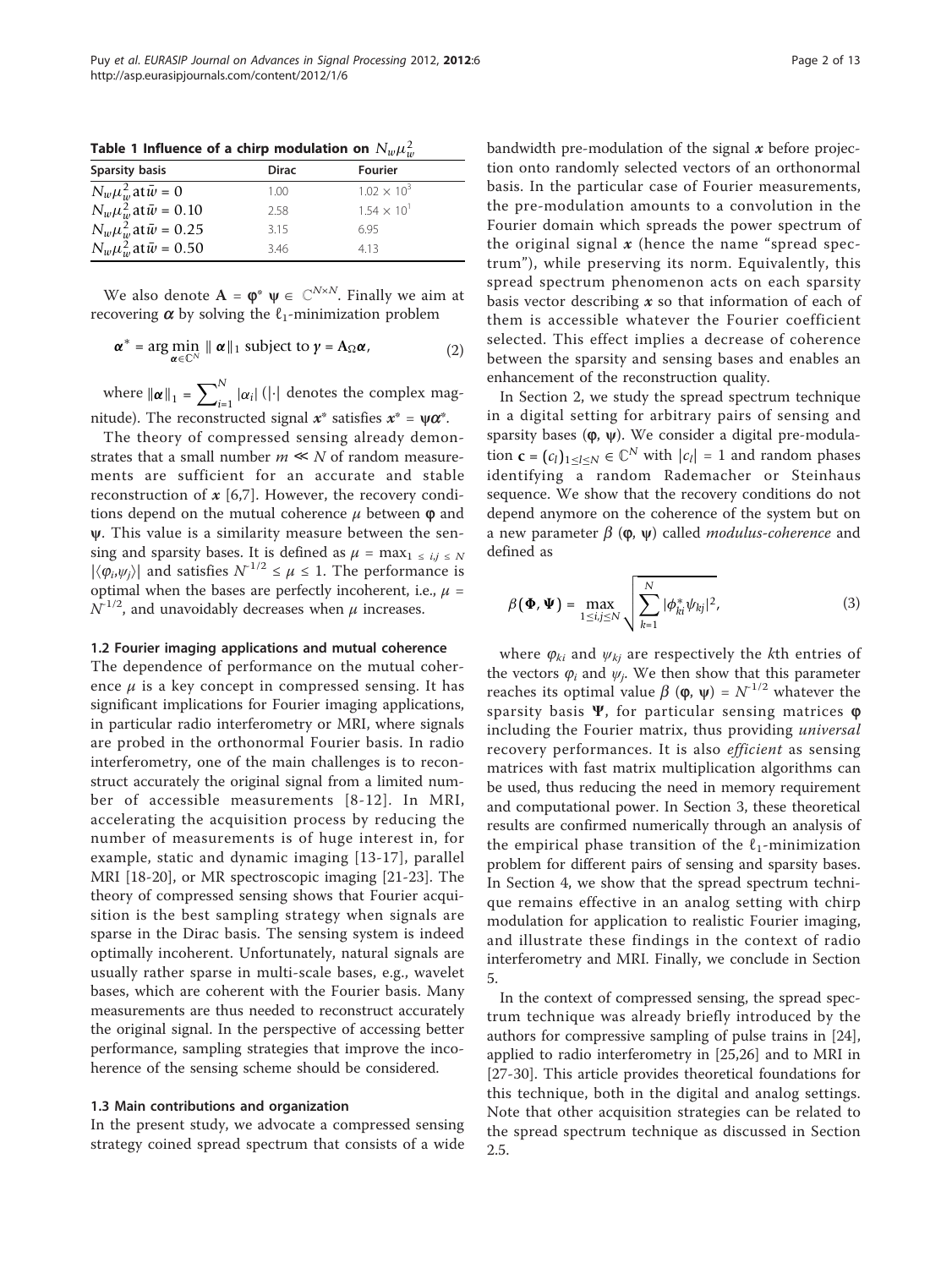Let us also acknowledge that spread spectrum techniques are very popular in telecommunications. For example, one can cite the direct sequence spread spectrum (DSSS) and the frequency hopping spread spectrum (FHSS) techniques. The former is sometimes used over wireless local area networks, the latter is used in Bluetooth systems [\[31](#page-13-0)]. In general, spread spectrum techniques are used for their robustness to narrowband interference and also to establish secure communications.

#### 2 Compressed sensing by spread spectrum

In this section, we first recall the standard recovery conditions of sparse signals randomly sampled in a bounded orthonormal system. These recovery results depend on the mutual coherence  $\mu$  of the system. Hence, we study the effect of a random pre-modulation on this value and deduce recovery conditions for the spread spectrum technique. We finally show that the number of measurements needed to recover sparse signals becomes universal for a family of sensing matrices  $\varphi$  which includes the Fourier basis.

#### 2.1 Recovery results in a bounded orthonormal system

For the setting presented in Section 1, the theory of compressed sensing already provides sufficient conditions on the number of measurements needed to recover the vector  $\alpha$  from the measurements  $y$  by solving the  $\ell_1$ -minimization problem (2) [[6,7\]](#page-12-0).

**Theorem 1** ([[7\]](#page-12-0), Theorem 4.4). Let  $\mathbf{A} = \mathbf{\Phi}^* \mathbf{\psi} \in \mathbb{C}^{N \times N}, \mu = \max_{1 \le i,j \le N} |\langle \phi_i, \psi_j \rangle|, \alpha \in \mathbb{C}^{N}$ be an s-sparse vector,  $\Omega = \{l_1,...,l_m\}$  be a set of m indices chosen independently and uniformly at random from  $\{1,...,N\}$ , and  $y = A_{\Omega} \alpha \in \mathbb{C}^m$ . For some universal constants  $C > 0$ and  $\gamma > 1$ , if

$$
m \geq CN\mu^2 \text{slog}^4(N),\tag{4}
$$

then  $\alpha$  is the unique minimizer of the  $\ell_1$ -minimization problem (2) with probability at least  $1 - N^{-\gamma \log^3(N)}$ .

Let us acknowledge that even if the measurements are corrupted by noise or if  $\alpha$  is non-exactly sparse, the theory of compressed sensing also shows that the reconstruction obtained by solving the  $\ell_1$ -minimization problem remains accurate and stable:

**Theorem 2** ([[7\]](#page-12-0), Theorem 4.4). Let  $A = \varphi^* \psi$ ,  $\Omega =$  $\{l_1,...,l_m\}$  be a set of m indices chosen independently and uniformly at random from  $\{1,...,N\}$ , and  $\mathcal{T}_s(\alpha)$  be the best s-sparse approximation of the (possibly non-sparse) vector  $\pmb{\alpha} \in \ \mathbb{C}^N$ . Let the noisy measurements  $\pmb{y}$  =  $\mathbf{A}_{\Omega}$   $\pmb{\alpha}$  +  $\pmb{n}$  $\in$   $\mathbb{C}^m$  be given with  $||\mathbf{n}||_2^2 = \sum_{i=1}^m |n_i|^2 \leq \eta^2$ ,  $\eta \geq 0$ . For some universal constants D,  $E > 0$  and  $\gamma > 1$ , if relation (4) holds, then the solution  $\alpha^*$  of the  $\ell_1$ -minimization

problem

$$
\boldsymbol{\alpha}^* = \arg\min_{\boldsymbol{\alpha} \in \mathbb{C}^N} \parallel \boldsymbol{\alpha} \parallel_1 \text{ subject to } \parallel \mathbf{y} - \mathbf{A}_{\Omega} \boldsymbol{\alpha} \parallel_2 \leq \eta, \quad (5)
$$

satisfies

$$
\|\boldsymbol{\alpha}-\boldsymbol{\alpha}^*\|_2 \le D\frac{\|\boldsymbol{\alpha}-\mathcal{T}_s(\boldsymbol{\alpha})\|_1}{s^{1/2}} + E\eta,\tag{6}
$$

with probability at least  $1 - N^{-\gamma \log^3(N)}$ .

In the above theorems, the role of the mutual coherence  $\mu$  is crucial as the number of measurements needed to reconstruct  $x$  scales quadratically with its value. In the worst case where  $\varphi$  and  $\psi$  are identical,  $\mu$  $= 1$  and the signal x is probed in a domain where it is also sparse. According to relation (4), the number of measurements necessary to recover  $x$  is of order  $N$ . This result is actually very intuitive. For an accurate reconstruction of signals sampled in their sparsity domain, all the non-zero entries need to be probed. It becomes highly probable when  $m \approx N$ . On the contrary, when  $\varphi$ and  $\psi$  are as incoherent as possible, i.e.,  $\mu = N^{1/2}$ , the energy of the sparsity basis vectors spreads equally over the sensing basis vectors. Consequently, whatever the sensing basis vector selected, one always gets information of all the sparsity basis vectors describing the signal  $x$ , therefore reducing the need in the number of measurements. This is confirmed by relation (4) which shows that the number of measurements is of the order of s when  $\mu = N^{-1/2}$ . To achieve much better performance when the mutual coherence is not optimal, one would naturally try to modify the measurement process to achieve a better global incoherence. We will see in the following section that a simple random pre-modulation is an efficient way to achieve this goal whatever the sparsity matrix ψ.

#### 2.2 Pre-modulation effect on the mutual coherence

The spread spectrum technique consists of pre-modulating the signal  $x$  by a wide-band signal  $\mathbf{c} = (c_l)_{1 \leq l \leq N} \in \mathbb{C}^N$ , with  $|c_l| = 1$  and random phases, before projecting the resulting signal onto  $m$  vectors of the basis  $\phi$ . The measurement vector  $\gamma$  thus satisfies

$$
\gamma = A_{\Omega}^{\mathcal{C}} \alpha \text{ with } A_{\Omega}^{\mathcal{C}} = \Phi_{\Omega}^* \mathbf{C} \Psi \in \mathbb{C}^{m \times N}, \qquad (7)
$$

where the additional matrix  $\mathbf{C} \in \mathbb{R}^{N \times N}$  stands for the diagonal matrix associated to the sequence  $c$ .

In this setting, the matrix  $A<sup>c</sup>$  is orthonormal. Therefore, the recovery condition of sparse signals sampled with this matrix depends on the mutual coherence  $\mu =$ max<sub>1 ≤ i,j ≤ N</sub>  $|\langle \phi_i, C \psi_j \rangle|$ . With a pre-modulation by a random Rademacher or Steinhaus sequence, Lemma 1 shows that the mutual coherence  $\mu$  is essentially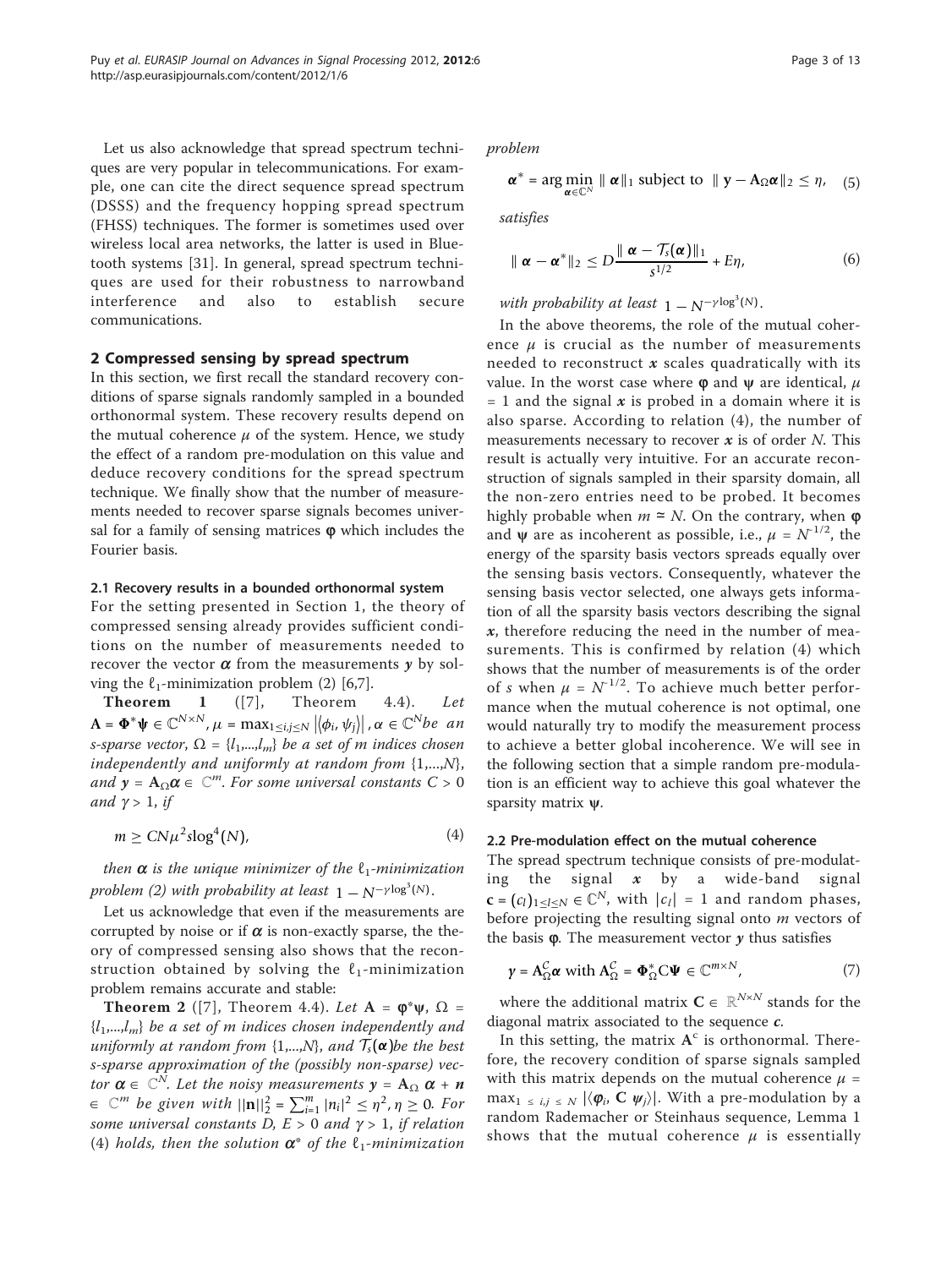bounded by the modulus-coherence  $\beta$  ( $\varphi$ ,  $\psi$ ) defined in Equation (3).

**Lemma 1.** Let  $\epsilon \in (0, 1)$ ,  $c \in \mathbb{C}^N$  be a random Rademacher or Steinhaus sequence and  $\mathbf{C} \in \ \mathbb{C}^{N \times N}$  be the associated diagonal matrix. Then, the mutual coherence  $\mu = \max_{1 \le i,j \le N} |\langle \boldsymbol{\varphi}_i, \boldsymbol{\zeta} | \boldsymbol{\psi}_j \rangle|$  satisfies

$$
\mu \le \beta(\Phi, \Psi) \sqrt{2 \log(2N^2/\varepsilon)}, \tag{8}
$$

with probabilty at least  $1 - \epsilon$ .

The proof of Lemma 1 relies on a simple application of the Hoeffding's inequality and the union bound.

*Proof.* We have 
$$
\langle \phi_i, \mathbf{C} \psi_j \rangle = \sum_{k=1}^N c_k \phi_{ki}^* \psi_{kj} = \sum_{k=1}^N c_k a_k^{ij}
$$
.

where *a ij*  $\phi_k^{ij} = \phi_{ki}^* \psi_{kj}$ . An application of the Hoeffding's inequality shows that

$$
\mathbb{P}\left(\left|\left\langle \phi_i, \mathbf{C} \psi_j \right\rangle\right| > u\right) \leq 2 \exp\left(-\frac{u^2}{2 \parallel \mathbf{a}^{ij} \parallel_2^2}\right),
$$

for all  $u > 0$  and  $1 \le i, j \le N$ , with  $||a^{ij}||_2^2 = \sum_{k=1}^{N}$ *k*=1  $a_k^{ij}$ *k* 2 . The union bound then yields

$$
\mathbb{P}(\mu > u) \leq \sum_{1 \leq i,j \leq N} \mathbb{P}\left(\left|\left\langle \phi_i, c \cdot \psi_j \right\rangle\right| > u\right)
$$
  

$$
\leq 2 \sum_{1 \leq i,j \leq N} \exp\left(-\frac{u^2}{2 \parallel \mathbf{a}^{ij} \parallel_2^2}\right),
$$

for all  $u > 0$ . As  $\beta^2(\Phi, \Psi) = \max_{1 \le i, j \le N} \sum_{k=1}^{N} \left| a_k^{ij} \right|$ *k*  $2$  then  $||\mathbf{a}^{ij}||_2^2 \leq \beta^2(\Phi, \Psi)$  for all  $1 \leq i, j \leq N$ , and the previous relation becomes

$$
\mathbb{P}(\mu > u) \le 2N^2 \exp\left(-\frac{u^2}{2\beta^2(\Phi,\Psi)}\right),\,
$$

for all  $u > 0$ .Taking  $u = \sqrt{2\beta^2(\Phi, \Psi) \log(2N^2/\varepsilon)}$  terminates the proof.

#### 2.3 Sparse recovery with the spread spectrum technique

Combining Theorem 1 with the previous estimate on the mutual coherence, we can state the following theorem:

**Theorem 3.** Let  $c \in \mathbb{C}^N$ , with  $N \geq 2$ , be a random Rademacher or Steinhaus sequence,  $\mathbf{C} \in \ \mathbb{C}^{N \times N}$  be the diagonal matrix associated to  $\textit{\textbf{c}}$ ,  $\pmb{\alpha} \in \, \mathbb{C}^{N}$  be an s-sparse vector,  $\Omega = \{l_1,...,l_m\}$  be a set of m indices chosen independently and uniformly at random from  $\{1,...,N\}$ , and **y** =  $A_{\Omega}^c$  α ∈  $\mathbb{C}^m$ , with  $A^c$  =  $\varphi^*C\psi$ . For some constants 0 < ρ  $<$  log<sup>3</sup>(N) and C<sub>p</sub> > 0, if

$$
m \ge C_{\rho} N \beta^2(\Phi, \Psi) \text{slog}^5(N), \tag{9}
$$

then  $\alpha$  is the unique minimizer of the  $\ell_1$ -minimization problem (2) with probability at least  $1 - \mathcal{O}(N^{-\rho})$ .

*Proof.* It is straightforward to check that  $C^*C = CC^* =$ I, where I is the identity matrix. The matrix  $A^c = \varphi^*C\psi$ is thus orthonormal and Theorem 1 applies. To keep the notations simple, let  $F$  denotes the event of failure of the  $\ell_1$ -minimization problem (2), X be the event of m  $\geq CN\mu^2$  s  $\log^4$  (N), and Y be the event of  $\beta(\Phi,\Psi)\sqrt{2\log(2N^2/\varepsilon)}\geq\mu.$  According to Theorem 1 and Lemma 1, the probability of  $F$  given  $X$  satisfies  $\mathbb{P}(F|X) \leq N^{-\gamma \log^3(N)}$  and the probability of Y satisfies  $\mathbb{P}(Y) \geq 1 - \varepsilon$ .

We will see, at the end of this proof, that for a proper choice of  $\epsilon$ , when condition (9) holds, we have

$$
m \ge 2C\mathcal{N}\beta^2(\Phi, \Psi)s\log(2N^2/\varepsilon)\log^4(N). \tag{10}
$$

Using this fact, we compute the probability of failure  $P(F)$  of the  $\ell_1$  minimization problem. We start by noticing that

$$
\mathbb{P}(F) = \mathbb{P}(F|X)\mathbb{P}(X) + \mathbb{P}(F|X^c)\mathbb{P}(X^c) \leq \mathbb{P}(F|X) + \mathbb{P}(X^c) \leq N^{-\gamma \log^3(N)} + \mathbb{P}(X^c),
$$

where  $X^c$  denotes the complement of event X. In the first inequality, the probability  $\mathbb{P}(X)$  and  $\mathbb{P}(F|X^c)$  are saturated to 1. One can also note that if  $\beta(\mathbf{\Phi},\mathbf{\Psi}) \sqrt{2\log(2N^2/\varepsilon)} \geq \mu$ , i.e.,  $Y$  occurs, condition (10) implies that  $m \geq CN\mu^2 s \log^4 (N)$ , i.e., X occurs. Therefore  $\mathbb{P}(X|Y) = 1$ ,  $\mathbb{P}(X^c|Y) = 0$  and

$$
\mathbb{P}(X^c) = \mathbb{P}(X^c|Y)\mathbb{P}(Y) + \mathbb{P}(X^c|Y^c)\mathbb{P}(Y^c) = \mathbb{P}(X^c|Y^c)\mathbb{P}(Y^c) \le \mathbb{P}(Y^c) \le \varepsilon.
$$

The probability of failure is thus bounded above by  $N^{-\gamma \log^3(N)} + \varepsilon$ . Consequently if condition (10) holds with  $\epsilon = N^{\rho}$  and  $0 < \rho < \log^3(N)$ ,  $\alpha$  is the unique minimizer of the  $\ell_1$ -minimization problem (2) with probability at least  $1 - \mathcal{O}(N^{-\rho})$ .

Finally, noticing that for  $\epsilon = N^{\rho}$  with  $N \ge 2$ , condition (10) always holds when condition (9), with  $C<sub>o</sub> = 2(3 +$  $\rho$ )C, is satisfied, terminates the proof.

Note that relation (9) also ensures the stability of the spread spectrum technique relative to noise and compressibility by combination of Theorem 2 and Lemma 1.

2.4 Universal sensing bases with ideal modulus-coherence Theorem 3 shows that the performance of the spread spectrum technique is driven by the modulus-coherence  $\beta(\varphi, \psi)$ . In general the spread spectrum technique is not universal and the number of measurements required for accurate reconstructions depends on the value of this parameter.

Definition 1. (Universal sensing basis) An orthonormal basis  $\varphi \in \mathbb{C}^{N \times N}$  is called a universal sensing basis if all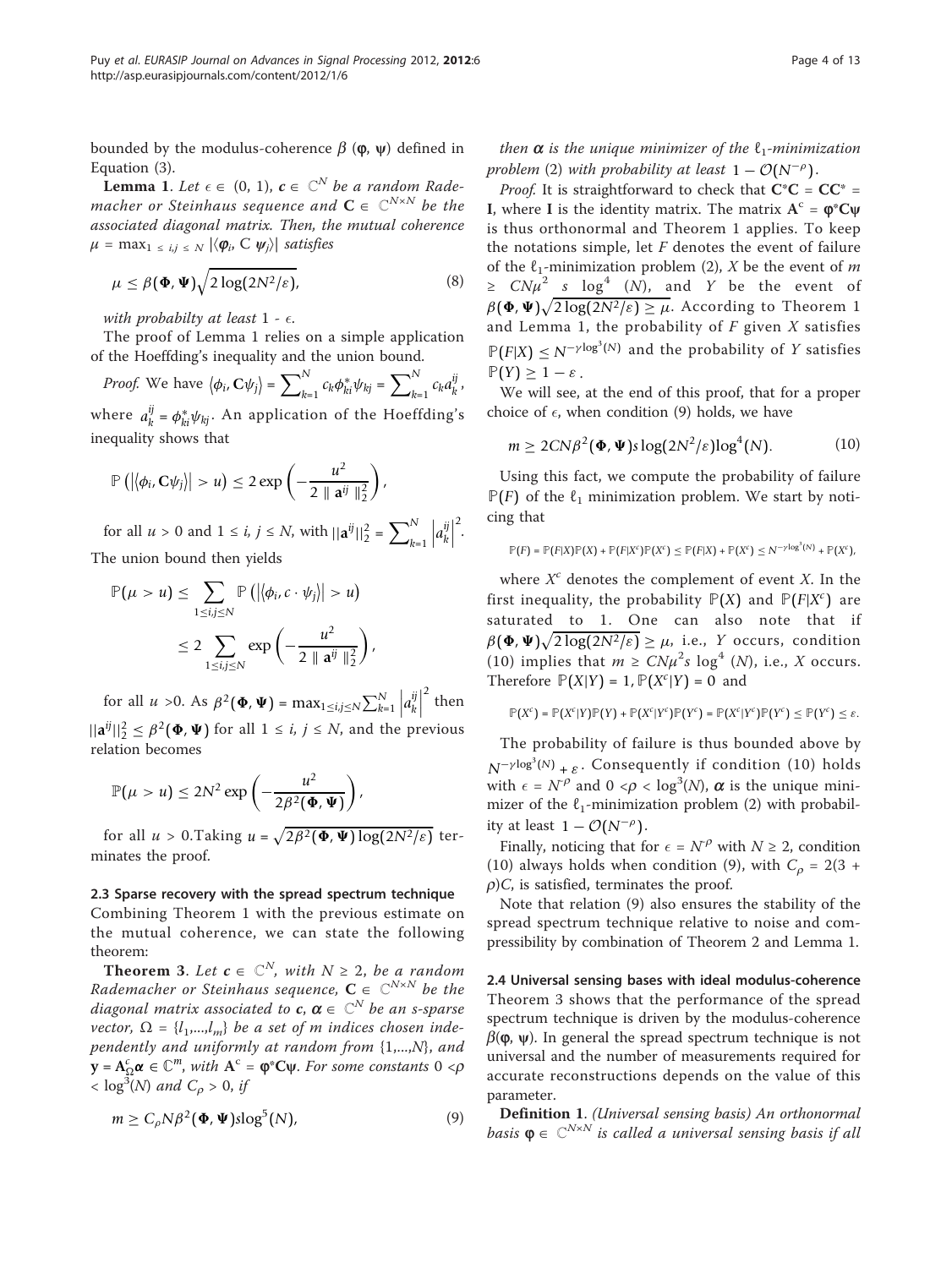its entries  $\varphi_{ki}$ ,  $1 \leq k, i \leq N$ , are of equal complex magnitude.

For universal sensing bases, e.g., the Fourier transform or the Hadamard transform, we have  $|\varphi_{ki}| = N^{1/2}$  for all  $1 \leq k, i \leq N$ . It follows that  $\beta(\varphi, \psi) = N^{-1/2}$  and  $\mu \approx N$  $1/2$ , i.e., its optimal value up to a logarithmic factor, whatever the sparsity matrix considered! For such sensing matrices, the spread spectrum technique is thus a simple and efficient way to render a system incoherent independently of the sparsity matrix.

**Corollary 1.** (Spread spectrum universality) Let  $c \in$  $\mathbb{C}^N$ , with  $N \geq 2$ , be a random Rademacher or Steinhaus sequence,  $\mathbf{C} \in \ \mathbb{C}^{N \times N}$  be the diagonal matrix associated to  $c, \alpha \in \mathbb{C}^N$  be an s-sparse vector,  $\Omega = \{l_1,...,l_m\}$  be a set of m indices chosen independently and uniformly at ran $dom from y = A_0^c \alpha \in \mathbb{C}^m$ , with  $A^c = \varphi^*C\psi$ . For some constants  $0 < \rho < \log^3(N)$ ,  $C_\rho > 0$ , and universal sensing bases  $\boldsymbol{\varphi} \in \mathbb{C}^{N \times N}$ , if

$$
m \ge C_{\rho} \text{slog}^5(N),\tag{11}
$$

then  $\alpha$  is the unique minimizer of the  $\ell_1$ -minimization problem (2) with probability at least  $1 - \mathcal{O}(N^{-\rho})$ .

For universal sensing bases, the spread spectrum technique is thus universal: the recovery condition does not depend on the sparsity basis and the number of measurements needed to reconstruct sparse signals is optimal in the sense that it is reduced to the sparsity level s. The technique is also *efficient* as the pre-modulation only requires a sample-by-sample multiplication between  $x$  and  $c$ . Furthermore, fast multiplication matrix algorithms are available for several universal sensing bases such as the Fourier or Hadamard bases.

In light of Corollary 1, one can notice that sampling sparse signals in the Fourier basis is a universal encoding strategy whatever the sparsity basis  $\psi$  - even if the original signal is itself sparse in the Fourier basis! We will confirm these results experimentally in Section 3.

#### 2.5 Related work

Let us acknowledge that the techniques proposed in [[32-37\]](#page-13-0) can be related to the spread spectrum technique. The benefit of a random pre-modulation in the measurement system is already briefly suggested in [[32\]](#page-13-0). The proofs of the claims presented in that conference paper have very recently been accepted for publication in [\[33\]](#page-13-0) during the review process of this article. The authors obtain similar recovery results as those presented here. In [[34\]](#page-13-0), the author proposes to convolve the signal  $x$  with a random waveform and randomly under-sample the result in time-domain. The random convolution is performed through a random pre-modulation in the Fourier domain and the signal thus spreads in time-domain. In our setting, this method actually corresponds to taking  $\varphi$  as the Fourier matrix and  $\psi$  as the composition of the Fourier matrix and the initial sparsity matrix. In [\[35](#page-13-0)], the authors propose a technique to sample signals sparse in the Fourier domain. They first pre-modulate the signal by a random sequence, then apply a low-pass antialiasing filter, and finally sample it at low rate. Finally, random pre-modulation is also used in [[36,37](#page-13-0)] but for dimension reduction and low dimensional embedding.

We recover similar results, albeit in a different way. We also have a more general interpretation. In particular, we proved that changing the sensing matrix from the Fourier basis to the Hadamard does not change the recovery condition (11).

#### 3 Numerical simulations

In this section, we confirm our theoretical predictions by showing, through a numerical analysis of the phase transition of the  $\ell_1$ -minimization problem, that the spread spectrum technique is universal for the Fourier and Hadamard sensing bases.

#### 3.1 Settings

For the first set of simulations, we consider the Dirac, Fourier, and Haar wavelet bases as sparsity basis  $\psi$  and choose the Fourier basis as the sensing matrix  $\varphi$ . We generate complex *s*-sparse signals of size  $N = 1,024$  with  $s \in \{1,...,N\}$ . The positions of the non-zero coefficients are chosen uniformly at random in  $\{1,...,N\}$ , their phases are set by generating a Steinhaus sequence, and their amplitudes follow a uniform distribution over [0, 1]. The signals are then probed according to relation (1) or (7) and reconstructed from different number of measurements  $m \in \{s,...,10s\}$  by solving the  $\ell_1$ -minimization problem (2) with the SPGL1 toolbox [[38,39](#page-13-0)]. For each pair  $(m, s)$ , we compute the probability of recovery<sup>*a*</sup> over 100 simulations.

For the second set of simulations, the same protocol is applied with the same sparsity basis but with the Hadamard basis as the sensing matrix  $\varphi$ .

#### 3.2 Results

Figure [1](#page-6-0) shows the phase transitions of the  $\ell_1$ -minimization problem obtained for sparse signals in the Dirac, Haar, and Fourier sparsity bases and probed in the Fourier basis with and without random pre-modulation. Figure [2](#page-7-0) shows the same graphs but with measurements performed in the Hadamard basis. In the absence of pre-modulation, one can note that the phase transitions depend on the mutual coherence of the system as predicted by Theorem 1. For the pairs Fourier-Dirac and Hadamard-Dirac, the mutual coherence is optimal and the experimental phase transitions match the one of Donoho-Tanner (dashed green line) [[5](#page-12-0)]. For all the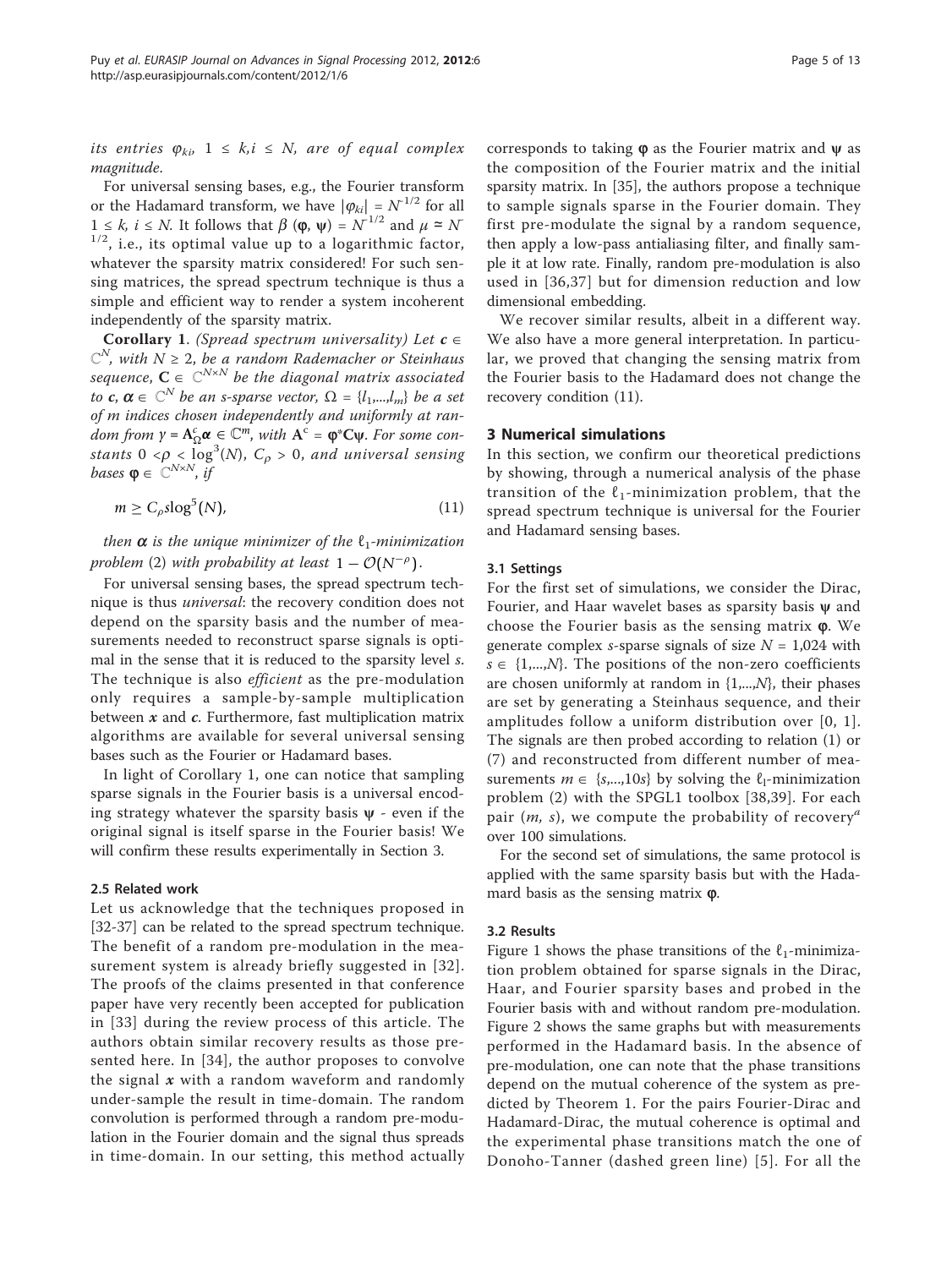<span id="page-6-0"></span>

without (left panels) and with (right panels) random modulation. The sparsity bases considered are the Dirac basis (top), the Haar wavelet basis (center), and the Fourier basis (bottom). The dashed green line indicates the phase transition of Donoho-Tanner [\[5](#page-12-0)]. The color bar goes from white to black indicating a probability of recovery from 0 to 1.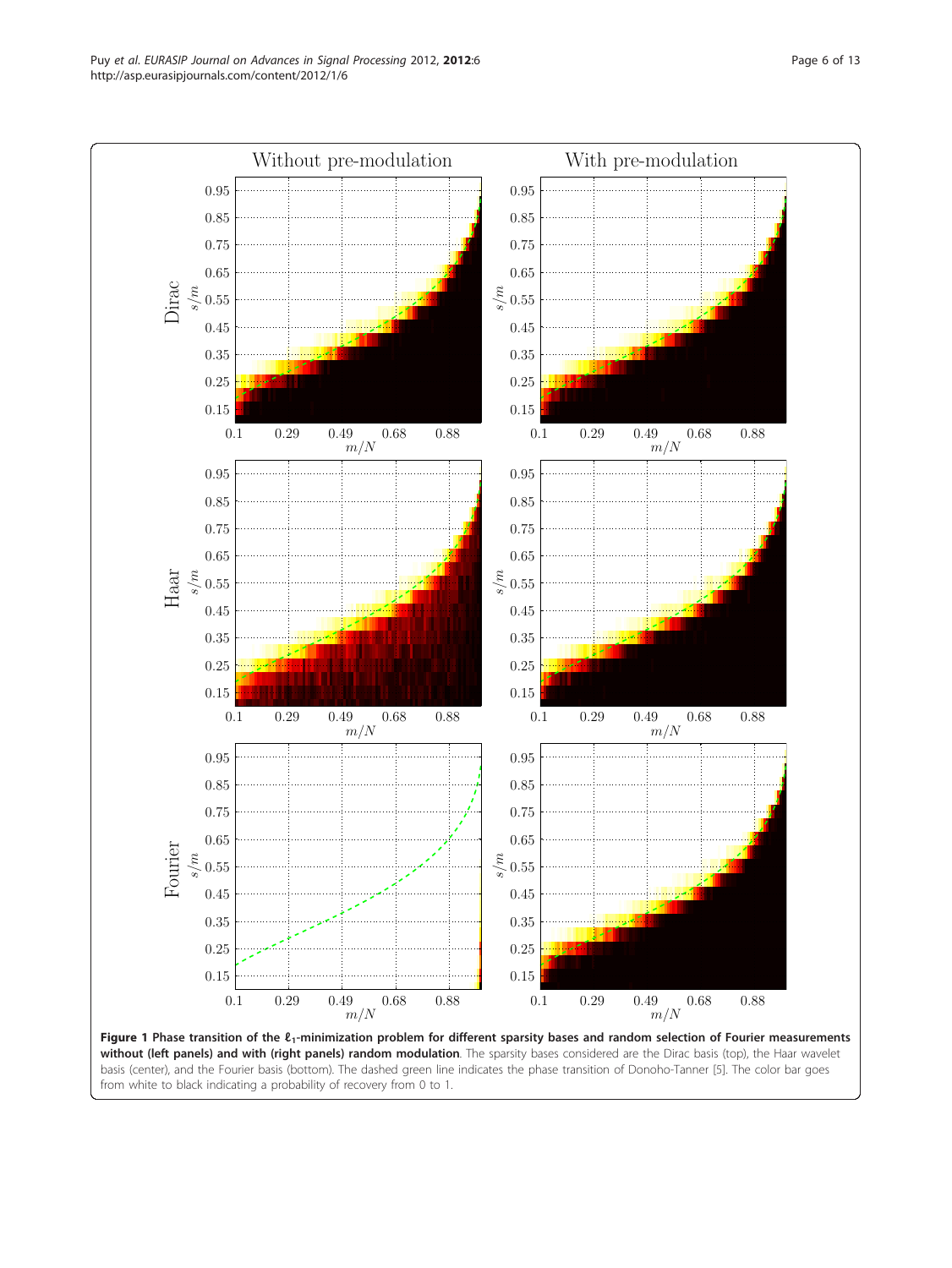<span id="page-7-0"></span>

measurements without (left panels) and with (right panels) random modulation. The sparsity bases considered are the Dirac basis (top), the Haar wavelet basis (center), and the Fourier basis (bottom). The dashed green line indicates the phase transition of Donoho-Tanner [[5](#page-12-0)]. The color bar goes from white to black indicating a probability of recovery from 0 to 1.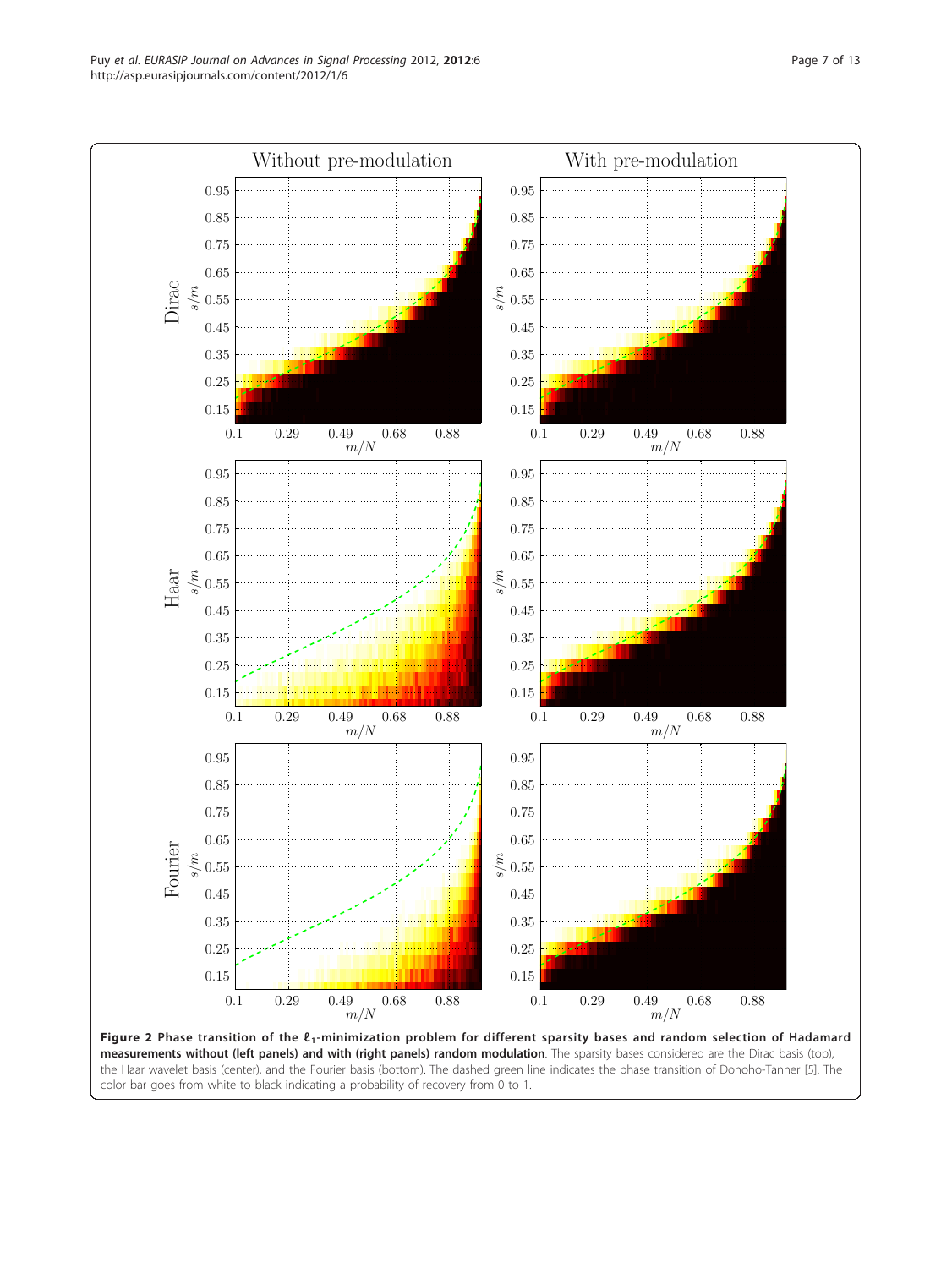other cases, the coherence is not optimal and the region where the signals are recovered is much smaller. The worst case is obtained for the pair Fourier-Fourier for which  $\mu = 1$ . In the presence of pre-modulation, Corollary 1 predicts that the performance should not depend on the sparsity basis and should become optimal. It is confirmed by the phases transition showed on Figures [1](#page-6-0) and [2](#page-7-0) as they all match the phase transition of Donoho-Tanner, even for the pair Fourier-Fourier!

#### 4 Application to realistic Fourier imaging

In this section, we discuss the application of the spread spectrum technique to realistic analog Fourier imaging such as radio interferometric imaging or MRI. Firstly, we introduce the exact sensing matrix needed to account for the analog nature of the imaging problem. Secondly, while our original theoretical results strictly hold only in a digital setting, we derive explicit performance guarantees for the analog version of the spread spectrum technique. We also confirm on the basis of simulations that the spread spectrum technique drastically enhances the quality of reconstructed signals.

#### 4.1 Sensing model

Radio interferometry dates back to more than 60 years ago [\[40](#page-13-0)-[43\]](#page-13-0). It allows observations of the sky with angular resolutions and sensitivities inaccessible with a single telescope. In a few words, radio telescope arrays synthesize the aperture of a unique telescope whose size would be the maximum projected distance between two telescopes of the array on the plane perpendicular to line of sight. Considering small field of views, the signal probed can be considered as a planar image on the plane perpendicular to the pointing direction of the instrument. Measurements are obtained through correlation of the incoming electric fields between each pair of telescopes. As showed by the van Cittert-Zernike theorem [[43\]](#page-13-0), these measurements correspond to the Fourier transform of the image multiplied by an illumination function. In general, the number of spatial frequencies probed are much smaller than the number of frequencies required by the Nyquist-Shannon theorem, so that the Fourier coverage is incomplete. An ill-posed inverse problem is thus defined for reconstruction of the original image. To address this problem, approaches based on compressed sensing have recently been developed [[10-12\]](#page-12-0).

Magnetic resonance images are created by nuclear magnetic resonance in the tissues to be imaged. Standard MR measurements take the form of Fourier (also called k-space) coefficients of the image of interest. These measurements are obtained by application of linear gradient magnetic fields that provides the Fourier coefficient of the signal at a spatial frequency

proportional the gradient strength and its duration of application. Accelerating the acquisition process, or equivalently increasing the achievable resolution for a fixed acquisition time, is of major interest for MRI applications. To address this problem, recent approaches based on compressed sensing seek to reconstruct the signal from incomplete information. In this context, several approaches have been designed [[13,](#page-12-0)[28-30,44-48](#page-13-0)].

In light of the results of Section 2, Fourier imaging is a perfect framework for the spread spectrum technique, apart from the analog nature of the corresponding imaging problems. In the quoted applications, the random pre-modulation is replaced by a linear chirp pre-modulation [\[25](#page-12-0)-[30](#page-13-0)]. In radio interferometry, this modulation is inherently part of the acquisition process [[25](#page-12-0),[26\]](#page-13-0). In MRI, it is easily implemented through the use of dedicated coils or RF pulses [[29](#page-13-0),[30](#page-13-0)]. For two-dimensional signals, the linear chirp with chirp rate  $w \in \mathbb{R}$  reads as a complex-valued function  $c : \tau \mapsto e^{i\pi w \tau^2}$  of the spatial variable  $\tau \in \mathbb{R}^2$ . Note that for high chirp rates w, i.e., for chirp whose band-limit is of the same order of the band-limit of the signal, this chirp shares the following important properties with the random modulation: it is a wide-band signal which does not change the norm of the signal x, as  $|c(\tau)| = 1$  whatever  $\tau \in \mathbb{R}^2$ .

In this setting, the complete linear relationship between the signal and the measurements is given by

$$
\gamma = \mathbf{A}_{\Omega}^w \boldsymbol{\alpha} \text{ with } \mathbf{A}_{\Omega}^w = \mathbf{F}_{\Omega}^* \mathbf{C} \mathbf{U} \boldsymbol{\Psi} \in \mathbb{C}^{m \times N}.
$$
 (12)

In the above equation, the matrix U represents an upsampling operator needed to avoid any aliasing of the modulated signal due to a lack of sampling resolution in a digital description of the originally analog problem. The convolution in Fourier space induced by the analog modulation implies, in contrast with the digital setting studied before, that the band limit of the modulated signal is the sum of the individual band limits of the original signal and of the chirp c. We assume here that, on its finite field of view  $L$ , the signal  $x$  is approximately band-limited with a cut-off frequency at  $B$ , i.e., its energy beyond the frequency  $B$  is negligible. The signal x is thus discretized on a grid of  $N = 2LB$  points. On this field of view  $L$ , the linear chirp  $c$  may be approximated by a band limited function of band limit identified by its maximum instantaneous frequency  $|w|L/2$ . This band limit can also be parametrized in terms of a discrete chirp rate  $\bar{w} = wL^2/N$  and thus  $|w|L/2 = |\bar{w}|B$ . Therefore, an up-sampled grid with at least  $N_w = (1 + |\bar{w}|)N$  points needs to be considered and the modulated signal is correctly obtained by applying the chirp modulation on the signal after up-sampling on the  $N_w$  points grid.<sup>b</sup> The up-sampling operator U, implemented in Fourier space by zero padding, is of size  $N_w$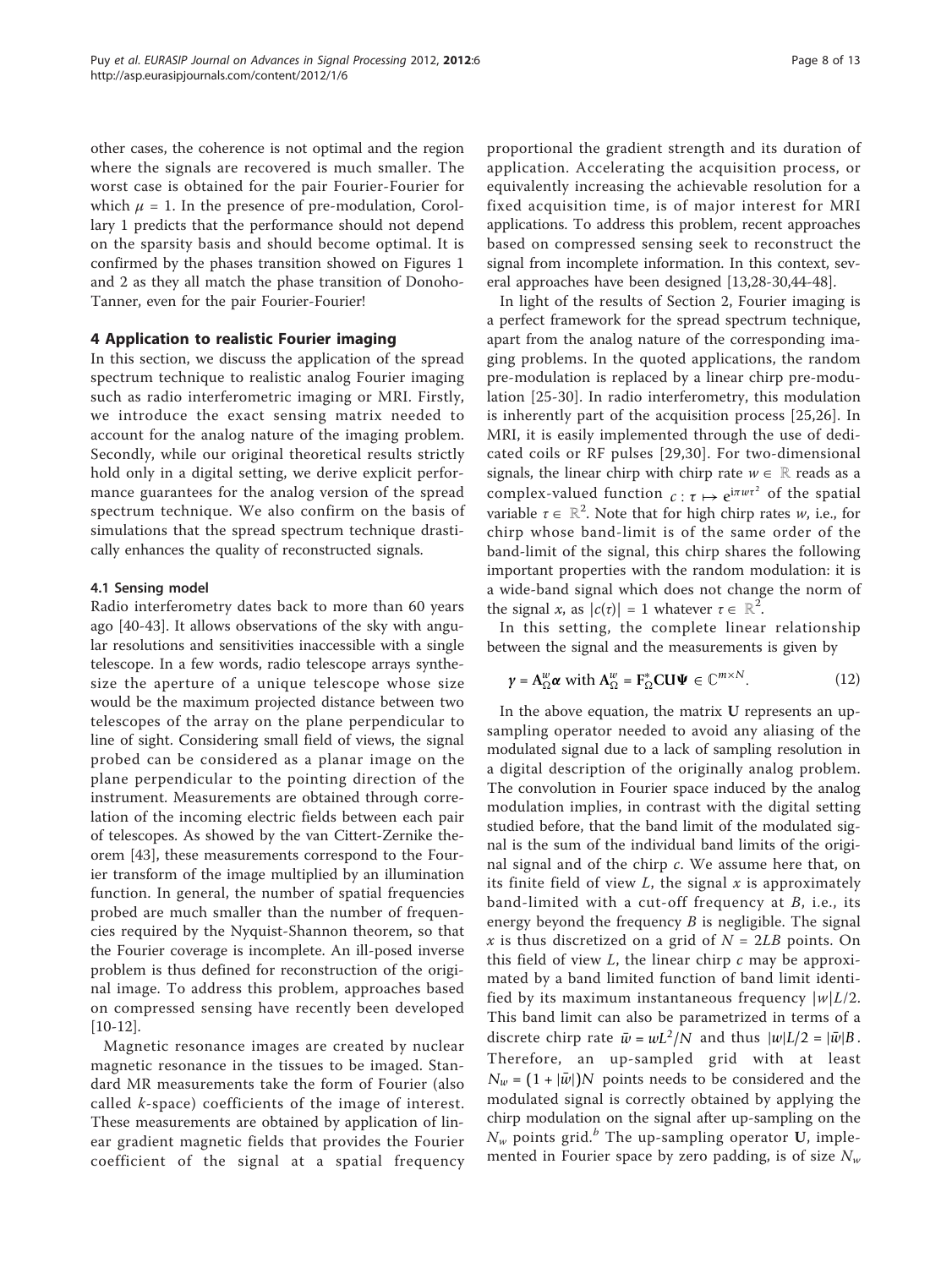<span id="page-9-0"></span> $\times$   $N$  and satisfies  $\mathbf{U}^*\mathbf{U} = \mathbf{I} \in \mathbb{C}^{N \times N}$ . Finally, the matrix  $\mathbf{C} \in \mathbb{C}^{N_w \times N_w}$  is the diagonal matrix implementing the chirp modulation on this up-sampled grid and the matrix  $\mathbf{F} = (\mathbf{f}_i)_{1 \leq i \leq N_w} \in \mathbb{C}^{N_w \times N_w}$  stands for the discrete Fourier basis on the same grid. The indices  $\Omega = \{l,...,l_m\}$ of the Fourier vectors selected to probe the signal are chosen independently and uniformly at random from  $\{1,...,N_{w}\}.$ 

#### 4.2 Illustration

Up to the introduction of the matrix U and the substitution of the linear chirp modulation for the random modulation, we are in the same setting as the one studied in Section 2. To illustrate the effectiveness of the spread spectrum technique, we consider two images of size  $N = 256 \times 256$  showed in Figure 3. The first image shows the radio emission associated with the encounter of a galaxy with its northern neighbor. It was acquired with the very large array in New Mexico [\[49](#page-13-0)]. The second image shows a brain acquired in an MRI scanner. This image is part of the BRAINIX database [[50](#page-13-0)]. These

images are probed according to relation (12) in the absence  $(\bar{w} = 0)$  and presence  $(\bar{w} = 0.1)$  of a linear chirp modulation. Independent and identically distributed Gaussian noise with zero-mean is also added to the measurements. The variance  $\sigma^2$  of the noise is defined such that the input  $\text{snr} = -10\log_{10}(\sigma^2/\Sigma_x^2)$  is 30 dB ( $\Sigma_x$ ) stands for the sampled standard deviation of  $x$ ). The images are reconstructed from  $m = 0.4$  N complex Fourier measurements by solving the  $\ell_1$ -minimization problem (5). Note that in order to stay in the setting of the theorems presented so far, no reality constraint is enforced in the reconstructions, so that the reconstructed images are complex valued. The sparsity bases ψ used are the Daubechies-6 and Haar wavelet bases for the galaxy and the brain, respectively. In each case, 20 reconstructions are performed for different noise and mask realizations. The complex magnitudes of reconstructed images with median mean squared errors are presented in Figure 3.

In the absence of linear chirp modulation, the quality of the reconstructed image is very low. However, one



Figure 3 Top panels: Image of the giant elliptical galaxy NGC1316 (center of the image) devouring its small northern neighbor. The image shows the radio emission associated with this encounter superimposed on an optical image. The radio emission was imaged using the very large array in New Mexico (Image courtesy of NRAO/AUI and Uson). The image size is  $N = 256 \times 256$ . Bottom panels: MRI image of a brain from the BRAINIX database. From left to right: original image; complex magnitudes of the reconstructed images from  $m = 0.4N$  measurements without chirp modulation; complex magnitudes of the reconstructed images from  $m = 0.4N$  measurements with chirp modulation.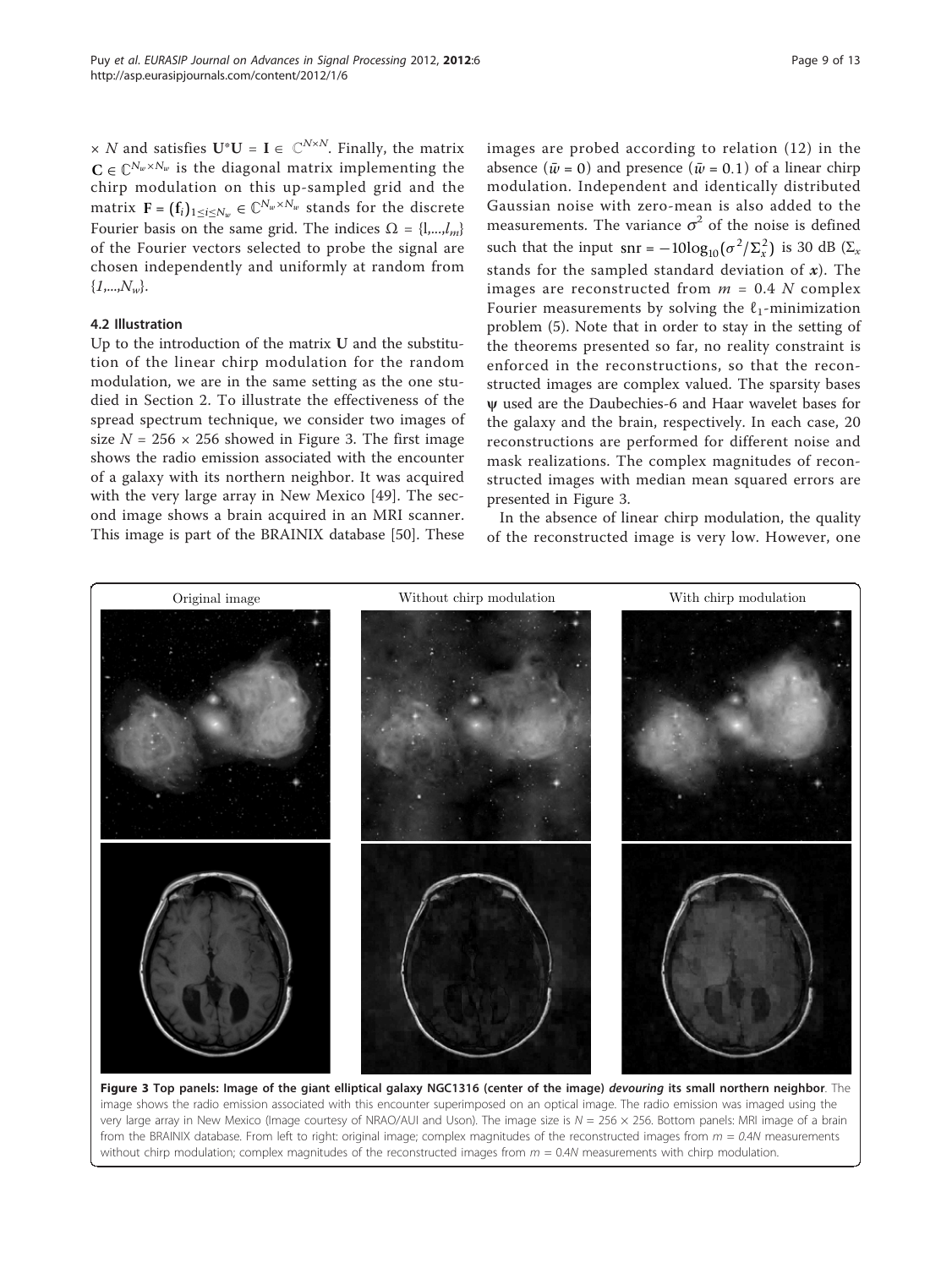can already note that the fine scale structures are much better reconstructed than those at large scales. The fine details live at the small scales of the wavelet decomposition whereas the large structures live at larger scales. The small scale wavelets being more incoherent with the Fourier basis than the larger wavelets, the high frequency details are naturally better recovered.

In the presence of the linear chirp modulation, all the wavelets in  $\psi$  become optimally incoherent with the Fourier basis thanks to the universality of the spread spectrum technique. Consequently, as one can observe on Figure [3,](#page-9-0) the low and high frequency details are better reconstructed and the image quality is drastically enhanced. Note that much better reconstructions can be obtained for the brain image by substituting the total variation norm<sup>c</sup> for the  $\ell_1$  norm in (5) [\[13](#page-12-0),[30](#page-13-0)]. However, Theorems 1 and 3 do not hold for such a norm.

Let us acknowledge that these simulations are not fully realistic. For example, in radio-interferometry the spatial frequency cannot be chosen at random. To simulate realistic acquisitions, one would have to consider non-random measurements in the continuous Fourier plane. Such a study is beyond the scope of this study. However, in the context of MRI, part of the authors implemented and tested this technique on a real scanner with *in vivo* acquisitions [[29,30](#page-13-0)].

#### 4.3 Modified recovery condition

Because of the modifications introduced in (12) to account for the analog nature of the problem, the digital theory associated with the measurement matrix (7) does not explicitly apply. Nevertheless, the previous illustration shows that the spread spectrum technique is indeed still very effective in this analog setting. Actually, performance guarantees similar to Theorem 1 may be obtained in this setting.

**Theorem 4.** Let  $A^w = F^* C U \Psi \in \mathbb{C}^{m \times N}$ ,  $\mu_w = \max_{1 \le i,j \le N} |\langle f_i, C U \psi_j \rangle|$ ,  $\alpha \in \mathbb{C}^N$ be an s-sparse vector,  $\Omega = \{l_1,...,l_m\}$  be a set of m indices chosen independently and uniformly at random from  $\{1,...,N_w\}$ , and  $y = A^w_{\Omega} \alpha \in \mathbb{C}^m$ . For some universal constants  $C > 0$  and  $\gamma > 1$ , if the number of measurements m satisfies

$$
m \geq CN_w\mu_w^2 \text{slog}^4(N),\tag{13}
$$

then  $\alpha$  is the unique minimizer of the  $\ell_1$ -minimization problem (2) with probability at least  $1 - N^{-\gamma \log^3(N)}$ .

Proof. The proof follows directly from Theorem 4.4 in [[7](#page-12-0)]. Indeed, Theorem 4.4 applies to any matrices  $A_{\Omega}$ associated to an orthonormal system (with respect to the probability measure used to draw  $Ω$ ) that satisfies the so-called boundedness condition (see Section 4.1 of [[7\]](#page-12-0) for more details).

Let us denote  $\tilde{\mathbf{A}}^w = (\tilde{a}_{ik})_{1 \leq i,k \leq N} = N_w^{1/2} \mathbf{A}^w$  the normalized measurement matrix. It is easy to check that this new matrix is orthonormal relative to the discrete uniform probability measure on  $\{1,...,N_{w}\}\$ . Indeed

$$
\sum_{i=1}^{N_w} \tilde{a}_{ik}^* \tilde{a}_{ij} N_w^{-1} = \sum_{i=1}^{N_w} \left( N_w^{1/2} f_i^* \mathbf{C} \cup \psi_j \right)^* \left( N_w^{1/2} f_i^* \mathbf{C} \cup \psi_k \right) N_w^{-1}
$$
  
=  $\psi_j^* \cup^* \mathbf{C}^* \mathbf{F} \mathbf{F}^* \mathbf{C} \cup \psi_k = \delta_{jk},$ 

as  $\mathbf{U}^* \mathbf{U} = \mathbf{I} \in \mathbb{C}^{N \times N}$  and  $\mathbf{C}^* \mathbf{C} = \mathbf{F} \mathbf{F}^* = \mathbf{I} \in \mathbb{C}^{N_w \times N_w}$ . Furthermore, the boundedness condition is satisfied as  $\max_{1 \le i,j \le N} \left| \tilde{a}_{ij}^w \right| \le N_w^{1/2} \mu_w$ . Applying Theorem 4.4 in [\[7](#page-12-0)] to the matrix  $\tilde{\mathbf{A}}^w$  terminates the proof.

Note that Theorem 4.4 in [[7\]](#page-12-0) also ensures that our analog sensing scheme is stable relative to noise and non exact sparsity if condition (13) is satisfied. Also note that one can obtain a similar results using Theorems 1.1 and 1.2 of the very recently accepted article [[51\]](#page-13-0).

In view of this theorem, one can notice that the number of measurements needed for accurate reconstructions of sparse signals is proportional to the sparsity s times the product  $N_w \mu_w^2$ , with factors depending on the chirp rate  $\bar{w}$ . In the analog framework, two effects are actually competing. On the one hand, the mutual coherence  $\mu_w^2$  of the system is decreasing with the spread spectrum phenomenon, but, on the other hand, the number of accessible frequencies  $N_w$  that bear information is increasing linearly with the chirp rate. The optimal recovery conditions are reached for a chirp rate  $\bar{w}$ that ensures that the product  $N_w \mu_w^2$  is at its minimum. This minimum might change depending on the sparsity matrix, so the universality of the recovery is formally lost.

To illustrate this effect, Table [1](#page-2-0) shows values of the product  $N_w \mu_w^2$  for different chirp rates  $\bar{w}$  and two different sparsity matrices: the Fourier and the Dirac bases. The values are computed numerically for a size of signal  $N = 1,024$ . In the case of the Dirac basis, one can notice that the product  $N_w \mu_w^2$  slightly increases with the chirp rate, thus predicting that the performance should even slightly diminish in the presence of a chirp. On the contrary, the product is drastically reduced for the Fourier basis as  $\bar{w}$  increases, predicting a significant performance improvement in the presence of chirp modulation.

#### 4.4 Experiments

To confirm the theoretical predictions of the previous section, we consider the Dirac and Fourier bases as sparsity matrices  $\psi$ . We then generate complex s-sparse signals of size  $N = 1$ , 024 with  $s = 10$ . The positions of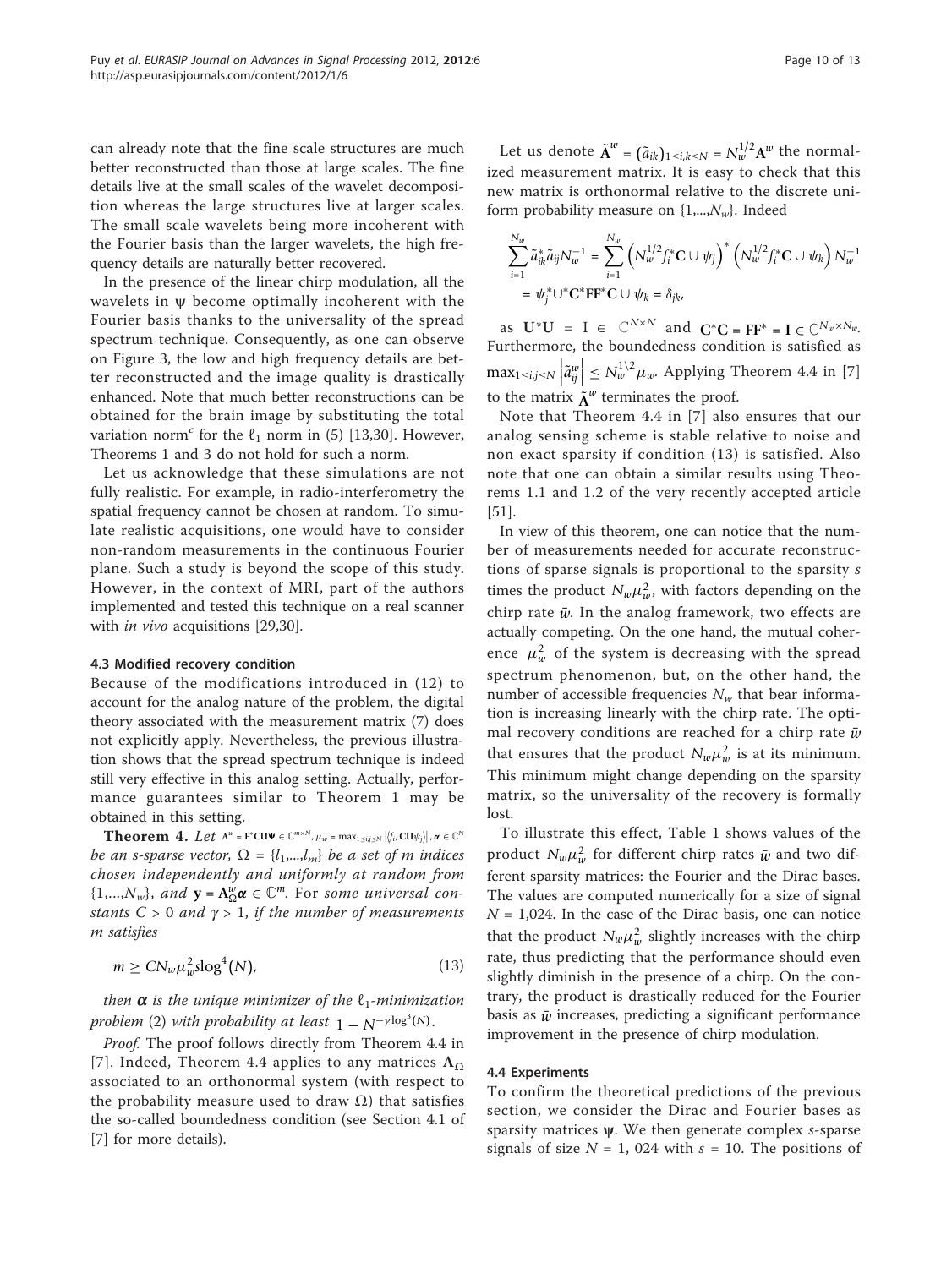the non-zero coefficients are chosen uniformly at random in  $\{1,..., N\}$ , their signs are set by generating a Steinhaus sequence, and their amplitudes follow a uniform distribution in [0, 1]. The signals are then probed according to relation (12) and reconstructed from different number of measurements  $m \in \{s,..., N\}$  by solving the  $\ell_1$ -minimization problem (2) with the SPGL1 toolbox. For each pair  $(m, s)$ , we compute the probability of recovery over 100 simulations for different chirp rate

Figure 4 shows the probability of recovery  $\epsilon$  as a function of the number of measurements.

 $\bar{w} \in \{0, 0.1, 0.25, 0.5\}.$ 

First, in the case where  $\psi$  is the Dirac basis, one can notice that the number of measurements needed to reach a probability of recovery of 1 slightly increases with the chirp rate  $\bar{w}$ . This is in line with the value in Table [1](#page-2-0) and Theorem 4.

Second, in the case where  $\psi$  is the Fourier basis, the performance becomes much better in the presence of a chirp. As predicted by the value in Table [1,](#page-2-0) the improvement is drastic when  $\bar{w}$  goes from 0 to 0.1 and then starts to saturate between 0.1 and 0.5.

Third, according to Table [1](#page-2-0), the product  $N_w \mu_w^2$  is equal to 4.13 for the Fourier basis when  $\bar{w}$  = 0.5. This is nearly the value obtained with the Dirac basis for the same chirp rate, suggesting the same probability of recovery for the same number of measurements. Indeed, one can notice on Figure 4 that the number of measurement needed to reach a probability of recovery of 1 is around 100 in both cases.

Finally, these results also suggest that the spread spectrum technique in the modified setting is almost universal in practice. Indeed, for the perfectly incoherent pair Fourier-Dirac of sensing-sparsity bases, the number of measurements needed for perfect recovery is around 100 and this number remains almost unchanged in presence of the linear chirp modulation. Furthermore, for the pair Fourier-Fourier, the spread spectrum technique allows to reduce the number of measurements for perfect recovery close to this optimal value.

#### 5 Conclusion

We have presented a compressed sensing strategy that consists of a wide bandwidth pre-modulation of the signal of interest before projection onto randomly selected vectors of an orthonormal basis. In a digital setting with a random pre-modulation, the technique was proved to be universal for sensing bases such as the Fourier or Hadamard bases, where it may be implemented efficiently. Our results were confirmed through a numerical analysis of the phase transition of the  $\ell_1$ -minimization problem for different pairs of sensing and sparsity bases.



matrix (12) for two different sparsity basis: the Dirac basis (left) and the Fourier basis (right). The continuous black curve corresponds to the probability of recovery for  $\bar{w} = 0$ . The dot-dashed blue curve corresponds to the probability of recovery for  $\bar{w} = 0.1$ . The dashed black curve corresponds to the probability of recovery for  $\bar{w} = 0.25$ . The continuous red curve corresponds to the probability of recovery for  $\bar{w}$  = 0.5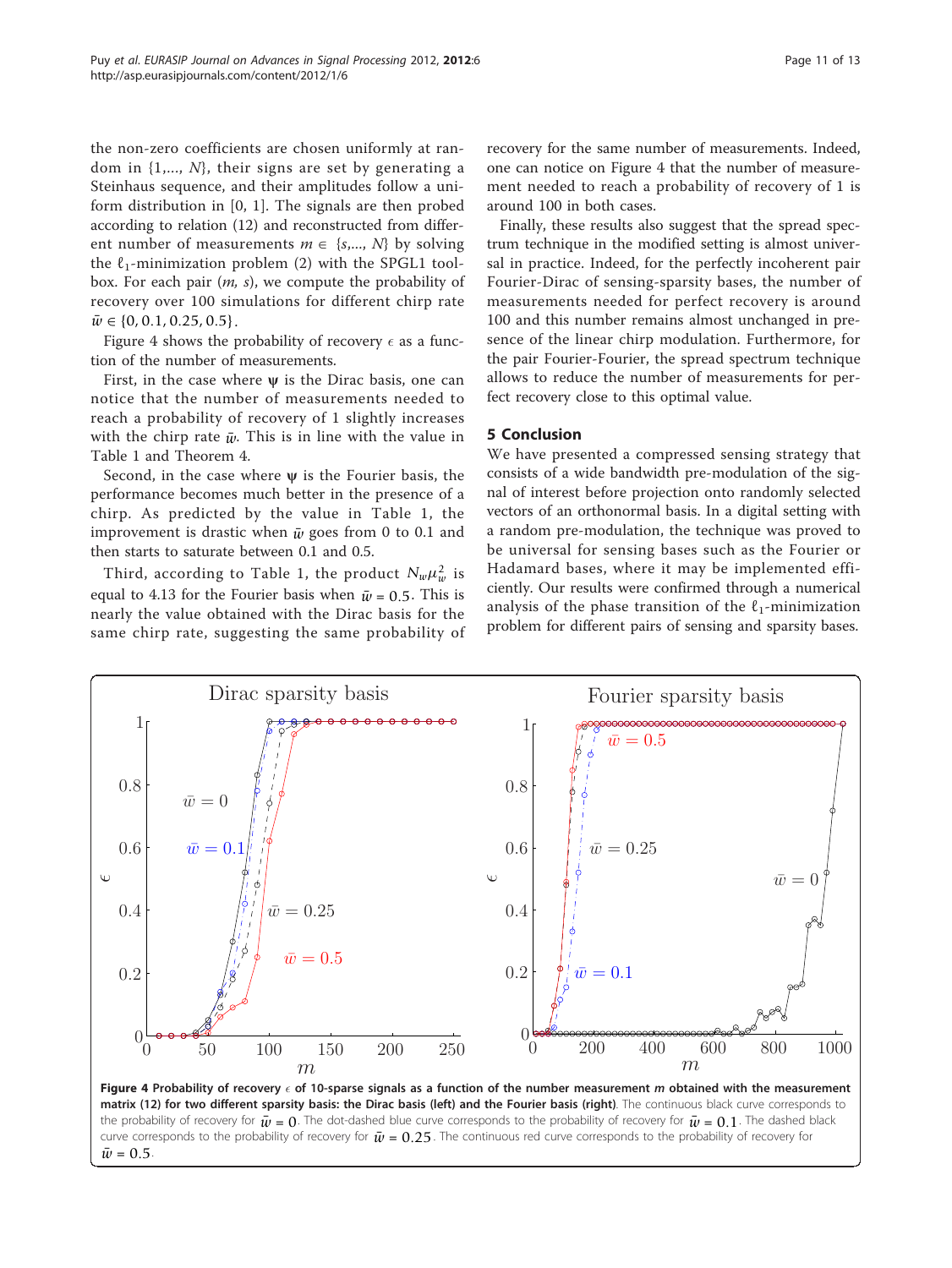<span id="page-12-0"></span>The spread spectrum technique was also shown to be of great interest for realistic analog Fourier imaging. In applications such as radio interferometry and MRI, the originally digital random pre-modulation may be mimicked by an analog linear chirp. Explicit performance guarantees for the analog version of the technique with a chirp modulation were derived. It shows that recovery results are still enhanced in this setting, though universality does not strictly hold anymore. Numerical simulations have shown that the quality of reconstructed signals is drastically enhanced in this more realistic setting, also for pairs of sensing-sparsity bases initially highly coherent, such as the Fourier-Fourier pair.

#### Endnotes

<sup>*a*</sup> perfect recovery is considered if the  $\ell_2$  norm between the original signal  $x$  and the reconstructed signal  $x^*$ satisfy:  $||x - x^*||_2 \le 10^{-3} ||x||_2$ .

 ${}^b$ In a full generality, natural signals are not necessarily band-limited. The spread spectrum technique can easily be adapted to this case. The sensing model should simply be modified to account for the fact that, if measurements are performed at frequencies up to a band limit B, they unavoidably contain energy of the signal up to band limit  $(1 + \bar{w})$ .

 ${}^{c}\ell_{1}$ norm of the magnitude of the gradient.

#### Acknowledgements

This study was supported in part by the Center for Biomedical Imaging (CIBM) of the Geneva and Lausanne Universities, EPFL, and the Leenaards and Louis-Jeantet foundations, in part by the Swiss National Science Foundation (SNSF) under grant PP00P2-123438, also by the EU FET-Open project FP7-ICT-225913-SMALL: Sparse Models, Algorithms and Learning for Large-Scale data, and by the EPFL-Merck Serono Alliance award.

#### Author details

<sup>1</sup>Institute of Electrical Engineering, Ecole Polytechnique Fédérale de Lausanne (EPFL), CH-1015 Lausanne, Switzerland <sup>2</sup>Institute of the Physics of Biological Systems, Ecole Polytechnique Fédérale de Lausanne (EPFL), CH-1015 Lausanne, Switzerland <sup>3</sup>Centre de Recherche INRIA Rennes-Bretagne Atlantique, F-35042 Rennes cedex, France <sup>4</sup>Institute of Bioengineering, Ecole Polytechnique Fédérale de Lausanne (EPFL), CH-1015 Lausanne, Switzerland <sup>5</sup>Department of Radiology and Medical Informatics, University of Geneva (UniGE), CH-1211 Geneva, Switzerland

#### Authors' contributions

GP carried out the theoretical study, the numerical experiments, and wrote most of the manuscript. PV and RG conceived of the study, participated in its design and coordination, and guided GP in the theoretical study. YW contributed to the setup of the technique for realistic Fourier imaging, participated in the design of the associated numerical experiments and in the writing of the manuscript. All authors discussed the results, read and approved the final manuscript.

#### Competing interests

Part of this study was funded by Merck Serono S.A.

Received: 6 July 2011 Accepted: 12 January 2012 Published: 12 January 2012

#### References

- 1. E Candes, J Romberg, T Tao, Robust uncertainty principles: exact signal reconstruction from highly incomplete frequency information. IEEE Trans Inf Theory. 52, 489–509 (2006)
- 2. DL Donoho, Compressed sensing. IEEE Trans Inf Theory. 52, 1289–1306 (2006)
- 3. R Baraniuk, Compressive sensing. IEEE Signal Process. Mag. 24, 118–121 (2007)
- 4. E Candes, T Tao, Near optimal signal recovery from random projections: universal encoding strategies. IEEE Trans Inf Theory. 52, 5406–5425 (2006)
- 5. DL Donoho, J Tanner, Counting faces of randomly-projected polytopes when the projection radically lowers dimension. J Am Math Soc. 22, 1-53 (2009)
- 6. E Candes, J Romberg, Sparsity and incoherence in compressive sampling. Inverse Probl. 23, 969–985 (2007). doi:10.1088/0266-5611/23/3/008
- 7. H Rauhut, Compressive Sensing and Structured Random Matrices. Theoretical Foundations and Numerical Methods for Sparse Recovery, [Radon Series on Computational and Applied Mathematics], (De Gruyter, Berlin, 2010)9, , pp. 1–92
- 8. JA Högbom, Aperture synthesis with a non-regular distribution of interferometer baselines. Astron Astrophys. 15, 417–426 (1974)
- 9. TJ Cornwell, KF Evans, A simple maximum entropy deconvolution algorithm. Astron Astrophys. 143, 77-83 (1985)
- 10. Y Wiaux, L Jacques, G Puy, AMM Scaife, P Vandergheynst, Compressed sensing imaging techniques for radio interferometry. Mon Not R Astron Soc. 395, 1733–1742 (2009). doi:10.1111/j.1365-2966.2009.14665.x
- 11. S Wenger, M Magnor, Y Pihlström, S Bhatnagar, U Rau, SparseRI: A compressed sensing framework for aperture synthesis imaging in radio astronomy. Publ Astron Soc Pac. 122, 1397–1374 (2010). doi:10.1086/657638
- 12. F Li, TJ Cornwell, F de Hoog, The application of compressive sampling to radio astronomy I: Deconvolution. Astron Astrophys. 528, A31 (2011)
- 13. M Lustig, D Donoho, JM Pauly[, Sparse MRI: the application of compressed](http://www.ncbi.nlm.nih.gov/pubmed/17969013?dopt=Abstract) [sensing for rapid MR imaging.](http://www.ncbi.nlm.nih.gov/pubmed/17969013?dopt=Abstract) Magn Reson Med. 58, 1182–1195 (2007). doi:10.1002/mrm.21391
- 14. H Jung, JC Ye, EY Kim[, Improved k-t BLAST and k-t SENSE using FOCUSS.](http://www.ncbi.nlm.nih.gov/pubmed/17505098?dopt=Abstract) Phys Med Biol. 52, 3201–3226 (2007). doi:10.1088/0031-9155/52/11/018
- 15. U Gamper, P Boesiger, S Kozerke, [Compressed sensing in dynamic MRI.](http://www.ncbi.nlm.nih.gov/pubmed/18228595?dopt=Abstract) Magn Reson Med. 59, 365–373 (2008). doi:10.1002/mrm.21477
- 16. H Jung, K Sung, K Nayak, EY Kim, JC Ye[, k-t FOCUSS: A general compressed](http://www.ncbi.nlm.nih.gov/pubmed/19097216?dopt=Abstract) [sensing framework for high resolution dynamic MRI.](http://www.ncbi.nlm.nih.gov/pubmed/19097216?dopt=Abstract) Magn Reson Med. 61, 103–116 (2009). doi:10.1002/mrm.21757
- 17. M Usman, C Prieto, T Schaeffter, P Batchelor, [k-t group sparse: A method](http://www.ncbi.nlm.nih.gov/pubmed/21394781?dopt=Abstract) [for accelerating dynamic MRI.](http://www.ncbi.nlm.nih.gov/pubmed/21394781?dopt=Abstract) Magn Reson Med. 66, 1163–1176 (2011). doi:10.1002/mrm.22883
- 18. D Liang, B Liu, J Wang, L Ying, [Accelerating sense using compressed](http://www.ncbi.nlm.nih.gov/pubmed/19785017?dopt=Abstract) [sensing.](http://www.ncbi.nlm.nih.gov/pubmed/19785017?dopt=Abstract) Magn Reson Med. 62, 1574–1584 (2009). doi:10.1002/mrm.22161
- 19. M Lustig, J Pauly, [Spirit: Iterative self-consistent parallel imaging](http://www.ncbi.nlm.nih.gov/pubmed/20665790?dopt=Abstract) [reconstruction from arbitrary k-space.](http://www.ncbi.nlm.nih.gov/pubmed/20665790?dopt=Abstract) Magn Reson Med. 64, 457–471 (2010)
- 20. R Otazo, D Kim, L Axel, D Sodickson, [Combination of compressed sensing](http://www.ncbi.nlm.nih.gov/pubmed/20535813?dopt=Abstract) [and parallel imaging for highly accelerated first-pass cardiac perfusion MRI.](http://www.ncbi.nlm.nih.gov/pubmed/20535813?dopt=Abstract) Magn Reson Med. 64, 767–776 (2010). doi:10.1002/mrm.22463
- 21. S Hu, M Lustig, AP Chen, J Crane, AK A, DA Kelley, R Hurd, J Kurhanewicz, SJ Nelson, JM Pauly, D Vigneron[, Compressed sensing for resolution](http://www.ncbi.nlm.nih.gov/pubmed/18367420?dopt=Abstract) [enhancement of hyperpolarized](http://www.ncbi.nlm.nih.gov/pubmed/18367420?dopt=Abstract) <sup>13</sup>[C flyback 3D-MRSI.](http://www.ncbi.nlm.nih.gov/pubmed/18367420?dopt=Abstract) J Magn Reson. 192, 258–264 (2008). doi:10.1016/j.jmr.2008.03.003
- 22. S Hu, M Lustig, AP Chen, A Balakrishnan, PEZ Larson, R Bok, J Kurhanewicz, SJ Nelson, A Goga, JM Pauly, DB Vigneron[, 3D compressed sensing for](http://www.ncbi.nlm.nih.gov/pubmed/20017160?dopt=Abstract) [highly accelerated hyperpolarized](http://www.ncbi.nlm.nih.gov/pubmed/20017160?dopt=Abstract) <sup>13</sup>[C MRSI with in vivo applications to](http://www.ncbi.nlm.nih.gov/pubmed/20017160?dopt=Abstract) [transgenic mouse models of cancer.](http://www.ncbi.nlm.nih.gov/pubmed/20017160?dopt=Abstract) Magn Reson Med. 63, 312–321 (2010). doi:10.1002/mrm.22233
- 23. PEZ Larson, S Hu, M Lustig, AB Kerr, SJ Nelson, J Kurhanewicz, JM Pauly, DB Vigneron, [Fast dynamic 3D MR spectroscopic imaging with compressed](http://www.ncbi.nlm.nih.gov/pubmed/20939089?dopt=Abstract) [sensing and multiband excitation pulses for hyperpolarized](http://www.ncbi.nlm.nih.gov/pubmed/20939089?dopt=Abstract) <sup>13</sup>[C studies.](http://www.ncbi.nlm.nih.gov/pubmed/20939089?dopt=Abstract) Magn Reson Med. 65, 610–619 (2011). doi:10.1002/mrm.22650
- 24. FM Naini, R Gribonval, L Jacques, P Vandergheynst, Compressive sampling of pulse trains: spread the spectrum! In, Proc IEEE Int Conf Acoustics Speech and Signal Process, (Taipei, Taiwan, 2009), pp. 2877–2880
- 25. Y Wiaux, G Puy, Y Boursier, P Vandergheynst, Compressed sensing for radio interferometry: spread spectrum imaging techniques, in Proc SPIE Conf WAVELET XIII, vol. 7446. (San Diego, CA, USA, 2009), p. 74460J